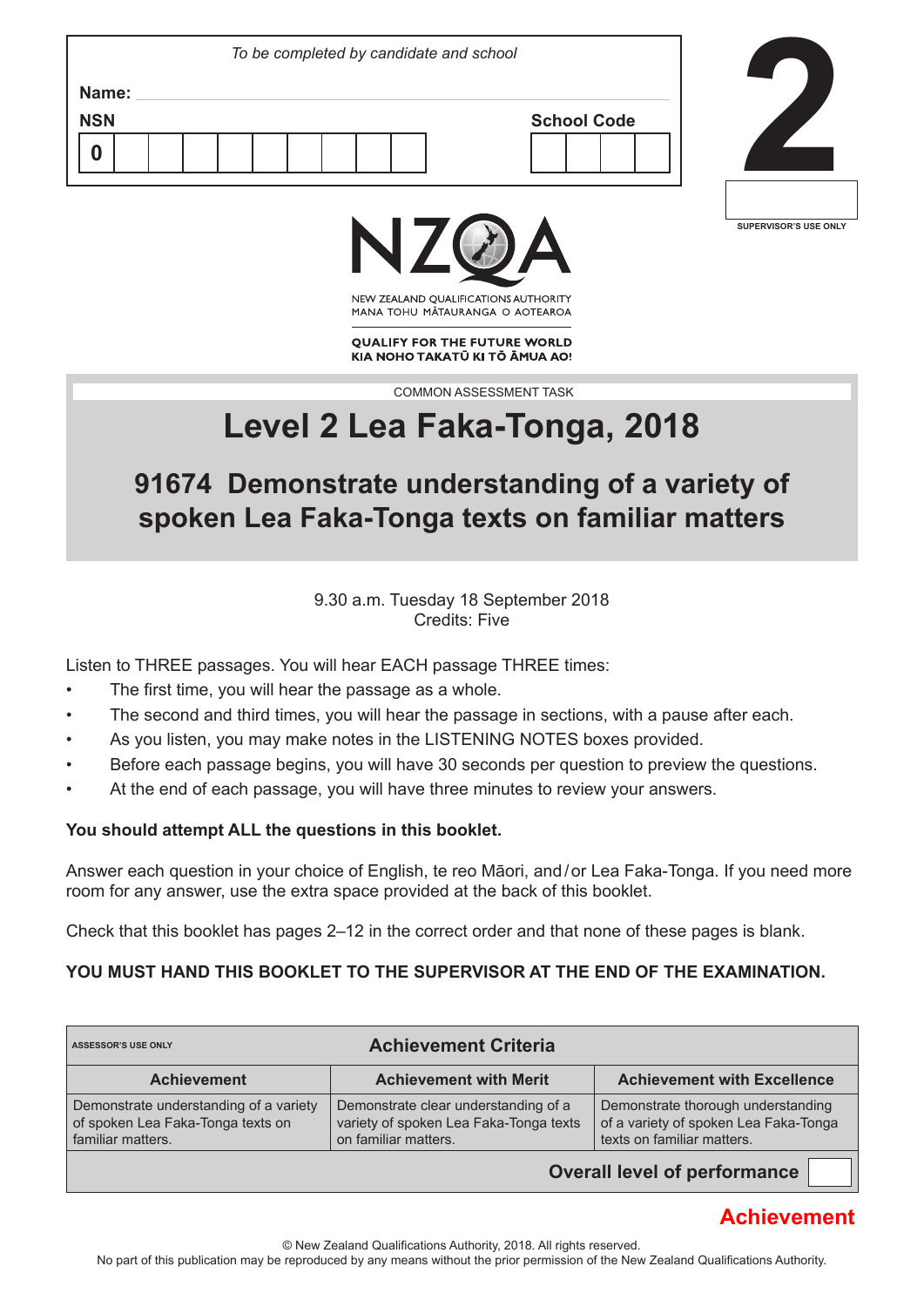**QUESTION ONE** ASSESSOR'S<br>USE ONLY Based on the passage, what was the result of Sione learning French at school?  $(a)$ Fakatatau ki he talanoa', talamai ha ola lelei 'o e ako lea faka-Falanisē 'a Sione he ako'? fokanga a sione ki he ako  $Mn e$ lea fakafalanise tatau moe Longa pehe to ki mor english kene 'lava o ma ar o jioi ihr mea<br>aku tai i apiako, !! What inspired Sione to learn languages other than Tongan? Support your answer with  $(b)$ evidence from the passage. Ko e hã e me'a na'a' ne fakalotolahi'i 'a Sione ke ne ako mo e ngaahi lea kehe mei he'ene lea faka-Tonga'? 'Omai ha fakamo'oni mei he konga tohi' ke ne poupou ho'o tali'. Talamai e sione oku ikal ke lava raiamur c siont opu irai per java<br>
6 mahindi e jea fakapalangi iha<br>
ciko, ka nar fakapakaui e sione<br>
kene ako a e poth for lea<br>
faka-falànise mot english por pohe<br>
faka falànise mot english por pohe<br>
leh hu ano poheai lao. This question continues over the page.

Lea Faka-Tonga 91674, 2018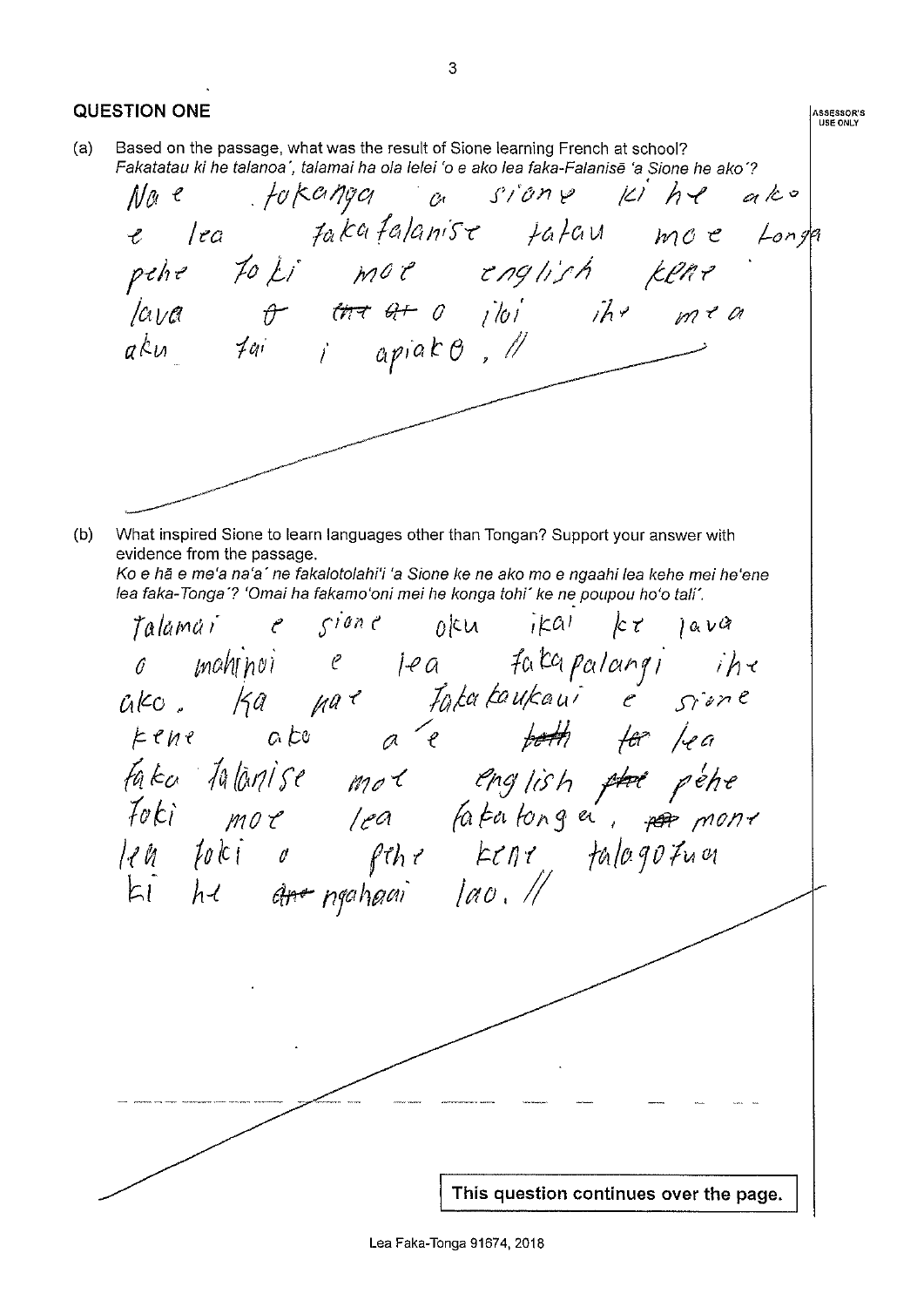mei he talanoa' ke ne poupou ho'o tali'.  $\ddot{\phantom{1}}$ j.

What important messages can be learnt from Sione's speech? Support your answer with

Ko e hā ha ngaahi fekau mahu'inga 'oku' ke ako mei he lea 'a Sione'? 'Omai ha fakamo'oni

 $(c)$ 

evidence from the passage.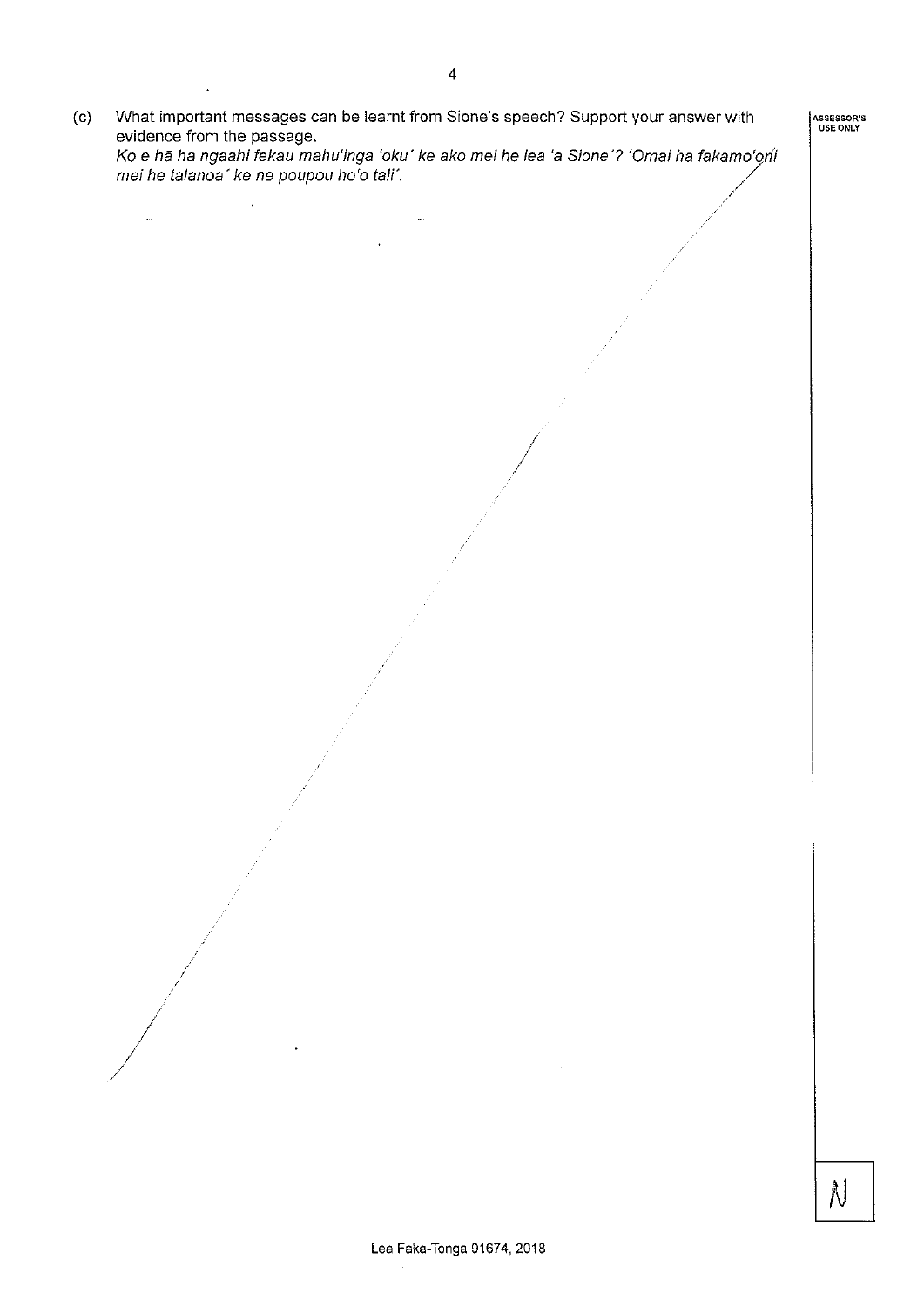### SECOND PASSAGE: Ko e Talanoa 'o Fehuluni'/The Story of Fehuluni

Listen to the story of Fehuluni. Question Two is based on this passage. You now have 30 seconds to read the question on pages 6 and 7.

Fanongo ki he talanoa 'o Fehuluni'. Ko e Fehu'i Ua', 'oku fakatefito ia he talanoa ko 'eni'. 'Oku 'oatu 'a e sēkoni 'e 30 he taimi' ni ke ke lau ai 'a e fehu'i' he peesi 6 mo e 7.

**LISTENING NOTES** fehulunituri por taghine eva aho<br>lcotoa pe.//

ASSESSOR'S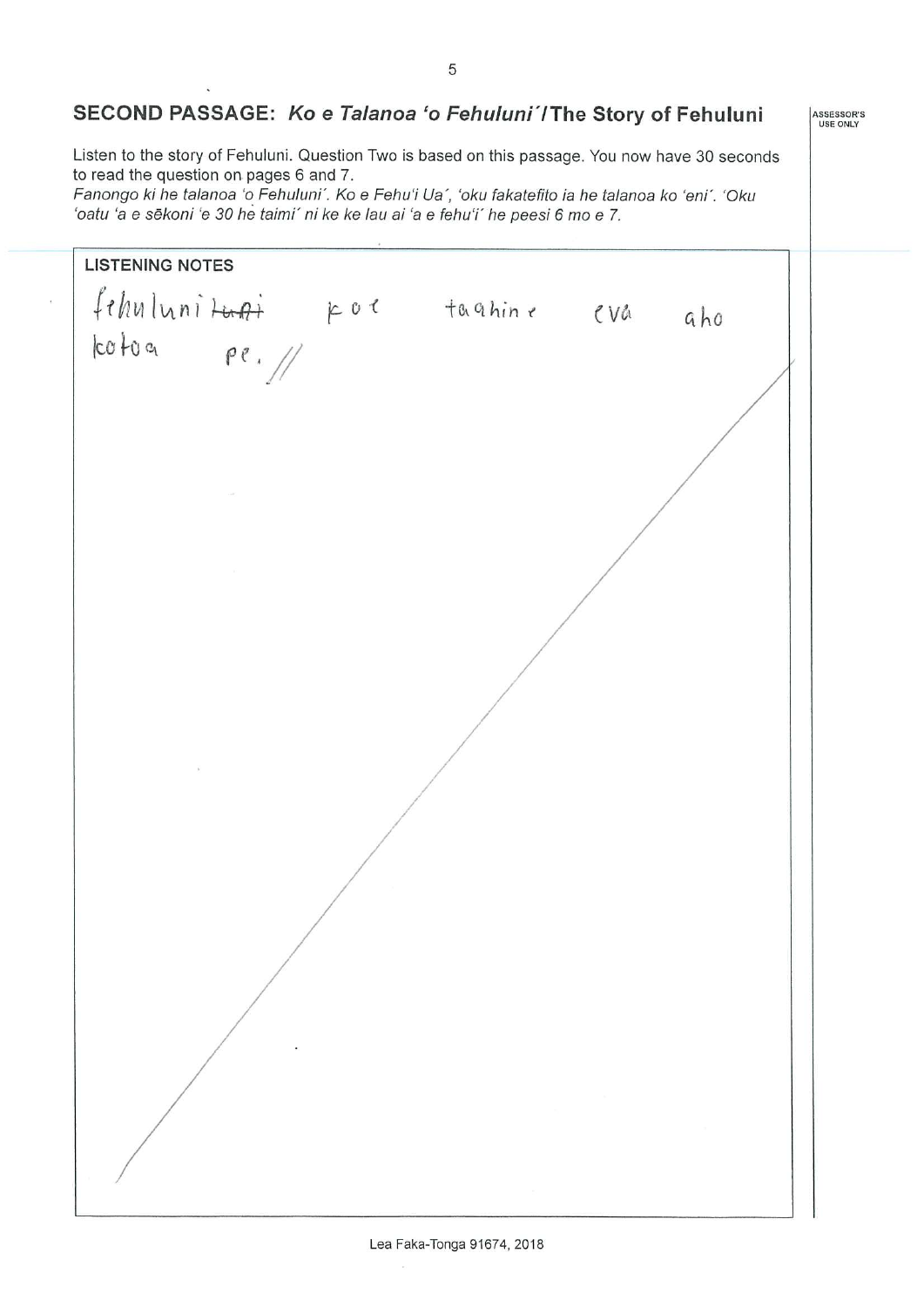**QUESTION TWO ASSESSOR'S<br>USE ONLY** Why did Fehuluni live in the mango tree?  $(a)$ Talamai 'a e 'uhinga na'e nofo ai pē 'a Fehuluni ia 'i he fu'u mango'.  $ih$ aho e taha me aluatu  $\mathcal{O}_l$  $\begin{array}{ccccccccc}\n\text{In} & \text{un} & \text{un} & \text{un} & \text{un} & \text{un} & \text{un} & \text{un} & \text{un} & \text{un} & \text{un} & \text{un} & \text{un} & \text{un} & \text{un} & \text{un} & \text{un} & \text{un} & \text{un} & \text{un} & \text{un} & \text{un} & \text{un} & \text{un} & \text{un} & \text{un} & \text{un} & \text{un} & \text{un} & \text{un} & \text{un} & \text{un} & \text{un} & \text{un} & \text{un} &$ Why did the villagers believe the young man was mad? Provide evidence from the story to  $(b)$ support your answer. Ko e hã e 'uhinga na'e pehē ai 'e he kakai 'o e kolo' 'oku vale 'a e ki'i talavou'? 'Omai ha fakamo'oni mei he talanoa' ke ne poupou ho'o tali'. nal jai a c ki palavou kolo<br>oku manako ha fata alu ki uta: peg oku taa mangko<br>al tamaiki titit titine ihe  $14$  lavov.

6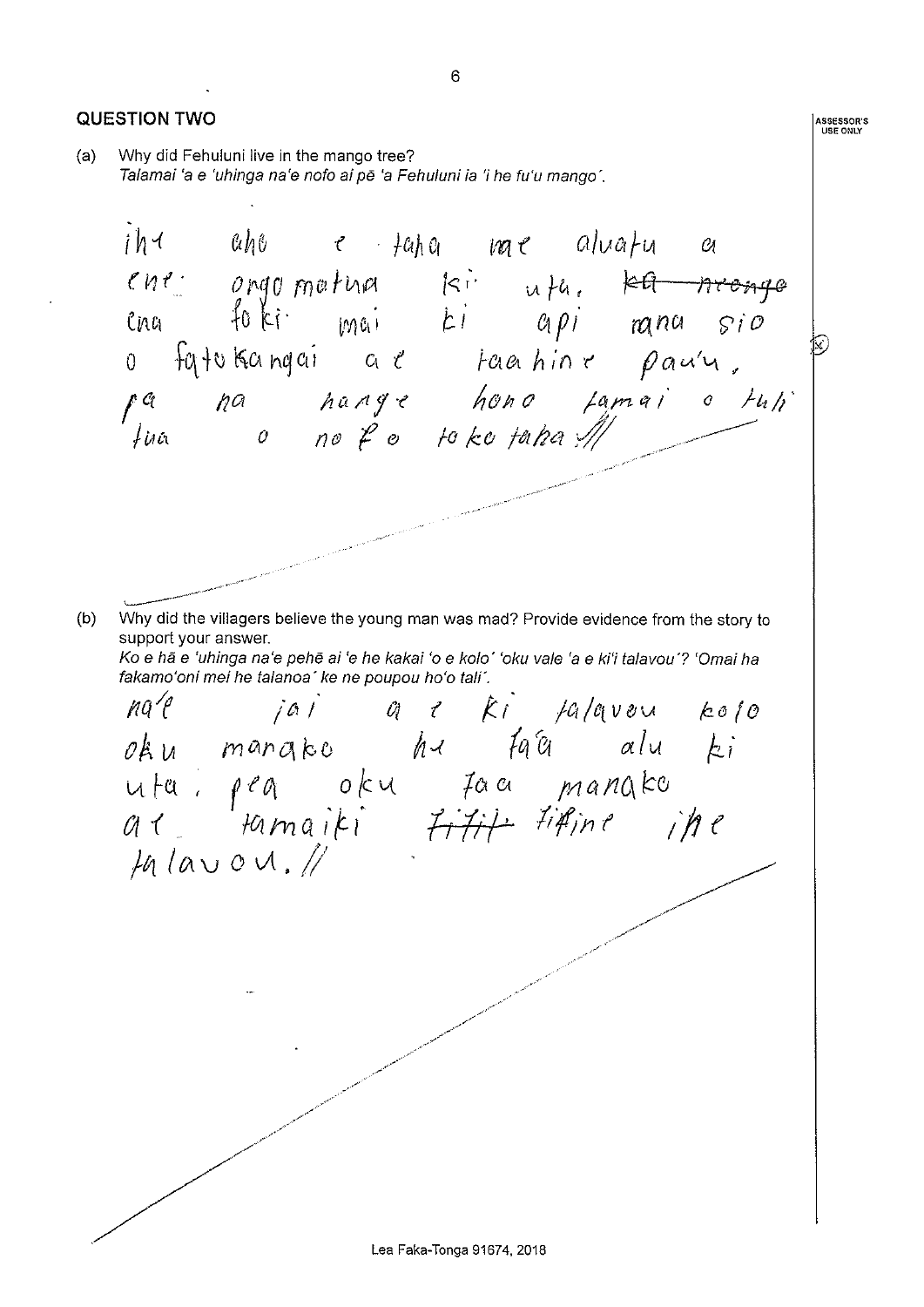| Do you feel sorry for Fehuluni? Explain and support your answer with evidence from the<br>(c)<br>story.<br>'Oku' ke ongo'i faka'ofa'ia nai 'ia Fehuluni? 'Omai ha ngaahi 'uhinga lelei ki he 'uhinga ho'o<br>faka'ofa'ia 'ia Fehuluni' pea mo ha fakamo'oni mei he talanoa' ke poupou ki ho'o tali'. |  |                                                                                              |  |  |  |  |  | ASSESSOR'S<br>USE ONLY |  |
|------------------------------------------------------------------------------------------------------------------------------------------------------------------------------------------------------------------------------------------------------------------------------------------------------|--|----------------------------------------------------------------------------------------------|--|--|--|--|--|------------------------|--|
|                                                                                                                                                                                                                                                                                                      |  |                                                                                              |  |  |  |  |  |                        |  |
|                                                                                                                                                                                                                                                                                                      |  |                                                                                              |  |  |  |  |  |                        |  |
|                                                                                                                                                                                                                                                                                                      |  | iha ahu ahu paha nara alunga ai<br>Ici Halavou kia i api ofanatama<br>anga ki hono famai. // |  |  |  |  |  |                        |  |
|                                                                                                                                                                                                                                                                                                      |  |                                                                                              |  |  |  |  |  |                        |  |
|                                                                                                                                                                                                                                                                                                      |  |                                                                                              |  |  |  |  |  |                        |  |
|                                                                                                                                                                                                                                                                                                      |  |                                                                                              |  |  |  |  |  |                        |  |
|                                                                                                                                                                                                                                                                                                      |  |                                                                                              |  |  |  |  |  |                        |  |
|                                                                                                                                                                                                                                                                                                      |  |                                                                                              |  |  |  |  |  |                        |  |
|                                                                                                                                                                                                                                                                                                      |  |                                                                                              |  |  |  |  |  |                        |  |
|                                                                                                                                                                                                                                                                                                      |  |                                                                                              |  |  |  |  |  |                        |  |
|                                                                                                                                                                                                                                                                                                      |  |                                                                                              |  |  |  |  |  |                        |  |
|                                                                                                                                                                                                                                                                                                      |  |                                                                                              |  |  |  |  |  |                        |  |
|                                                                                                                                                                                                                                                                                                      |  |                                                                                              |  |  |  |  |  |                        |  |
|                                                                                                                                                                                                                                                                                                      |  |                                                                                              |  |  |  |  |  |                        |  |
|                                                                                                                                                                                                                                                                                                      |  |                                                                                              |  |  |  |  |  |                        |  |
|                                                                                                                                                                                                                                                                                                      |  |                                                                                              |  |  |  |  |  |                        |  |
|                                                                                                                                                                                                                                                                                                      |  |                                                                                              |  |  |  |  |  |                        |  |

 $\ddot{\phantom{a}}$ 

 $\bar{\beta}$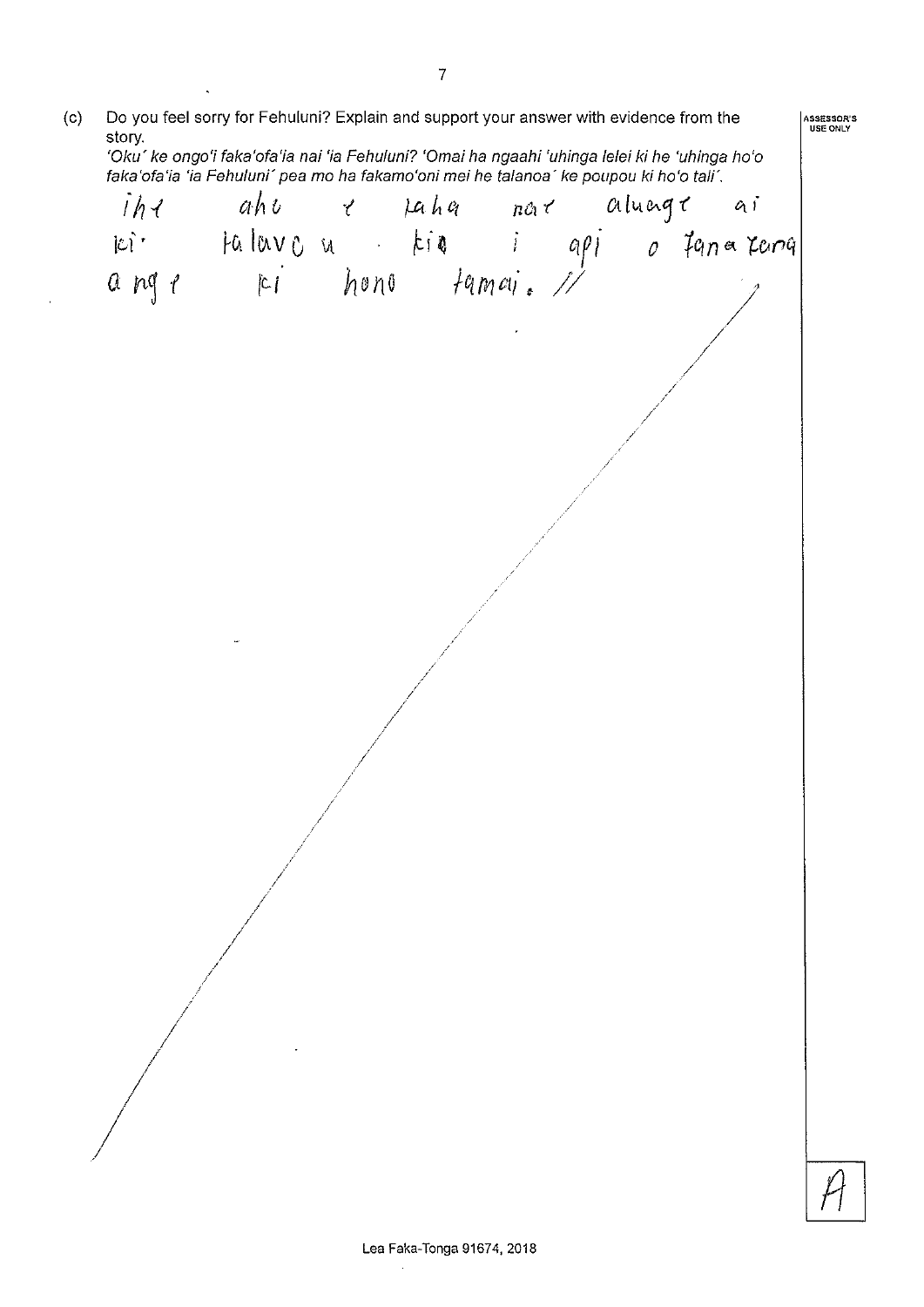## THIRD PASSAGE: Ko e Faitohi 'a Samisoni' / Samisoni's Speech

Listen to Samisoni's speech. Question Three is based on this passage. You now have 30 seconds to read the question on pages 9 and 10.

Fanongo ki he lea mali 'a Samisoni'. Ko e Fehu'i Tolu' 'oku fakatefito ia he konga tohi ko 'eni'. 'Oku 'oatu 'a e sēkoni 'e 30 he taimi' ni ke ke lau ai 'a e fehu'i he peesi 9 mo e 10.



ASSESSOR'S<br>USE ONLY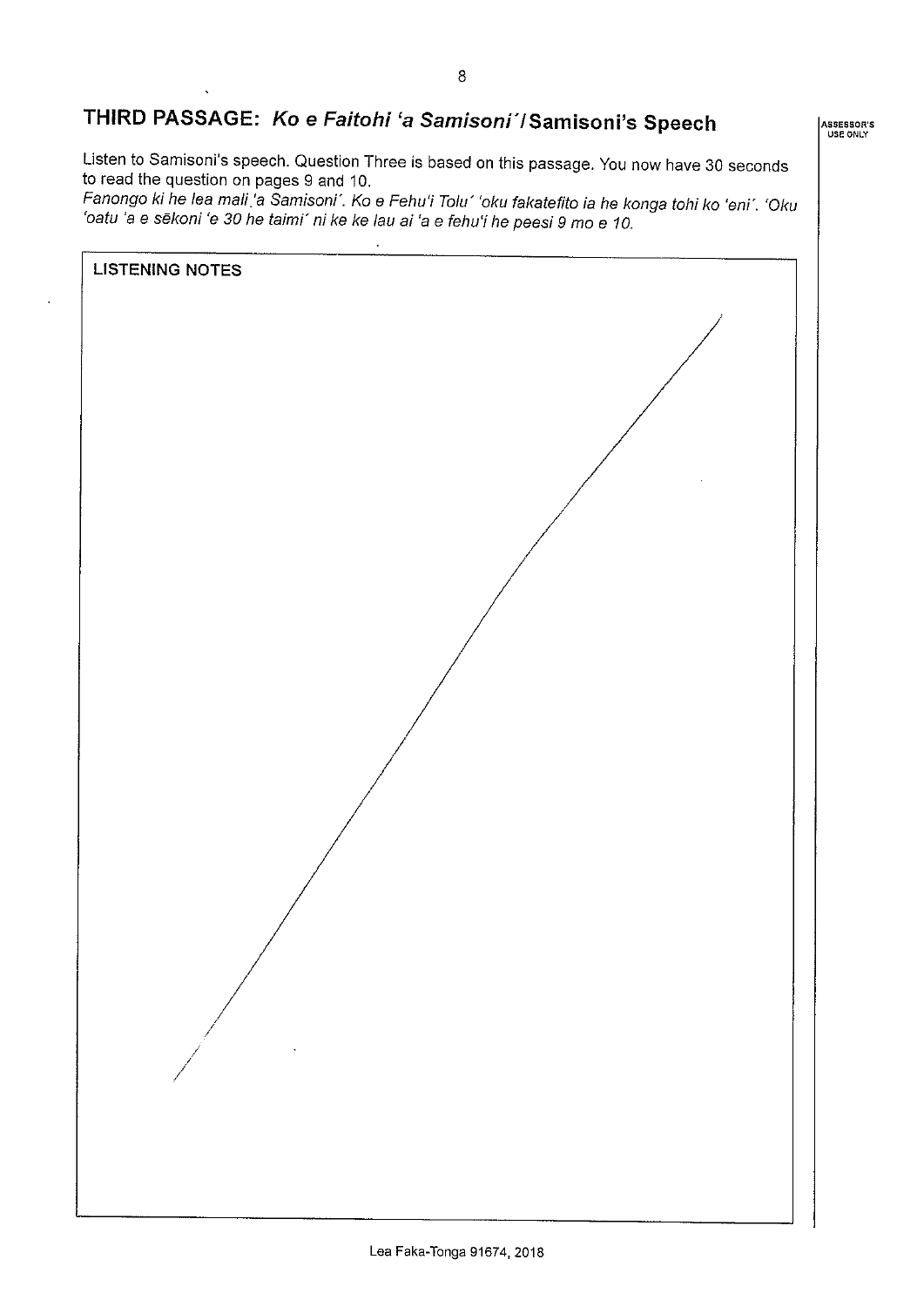**QUESTION THREE** ASSESSOR'S<br>USE ONLY What was the purpose of Samisoni's speech? Explain clearly.  $(a)$ Ko e hã 'a e taumu'a 'o e lea na'e fakahoko 'e Samisoni'? Fakamatala mai ke mahino. Ko ene fakcomatala pi he<br>aj so, <del>Sami</del>Nae flu a samisoni kia sieli kena kaumea pa lea<br>ange samisoni o tihe famai a sieli<br>Kena mali oku fuu sara aupite a<br>samisoni ja sieli!!  $(b)$ What might Sieli find attractive about Samisoni? Explain your answer in detail with reference to the text. Ko e hā ha 'ulungaanga 'o Samisoni na'e 'uhinga ai 'a e sai'ia 'a Sieli ai'? Fakamatala'i fakaikiiki ho'o tali' pea 'omai ha'o fakamo'oni mei he talanoa' ke ne poupou ki ai. rku fataapaapa a samisoni<br>Ki he famili a sieli!!  $t$ etge This question continues over the page.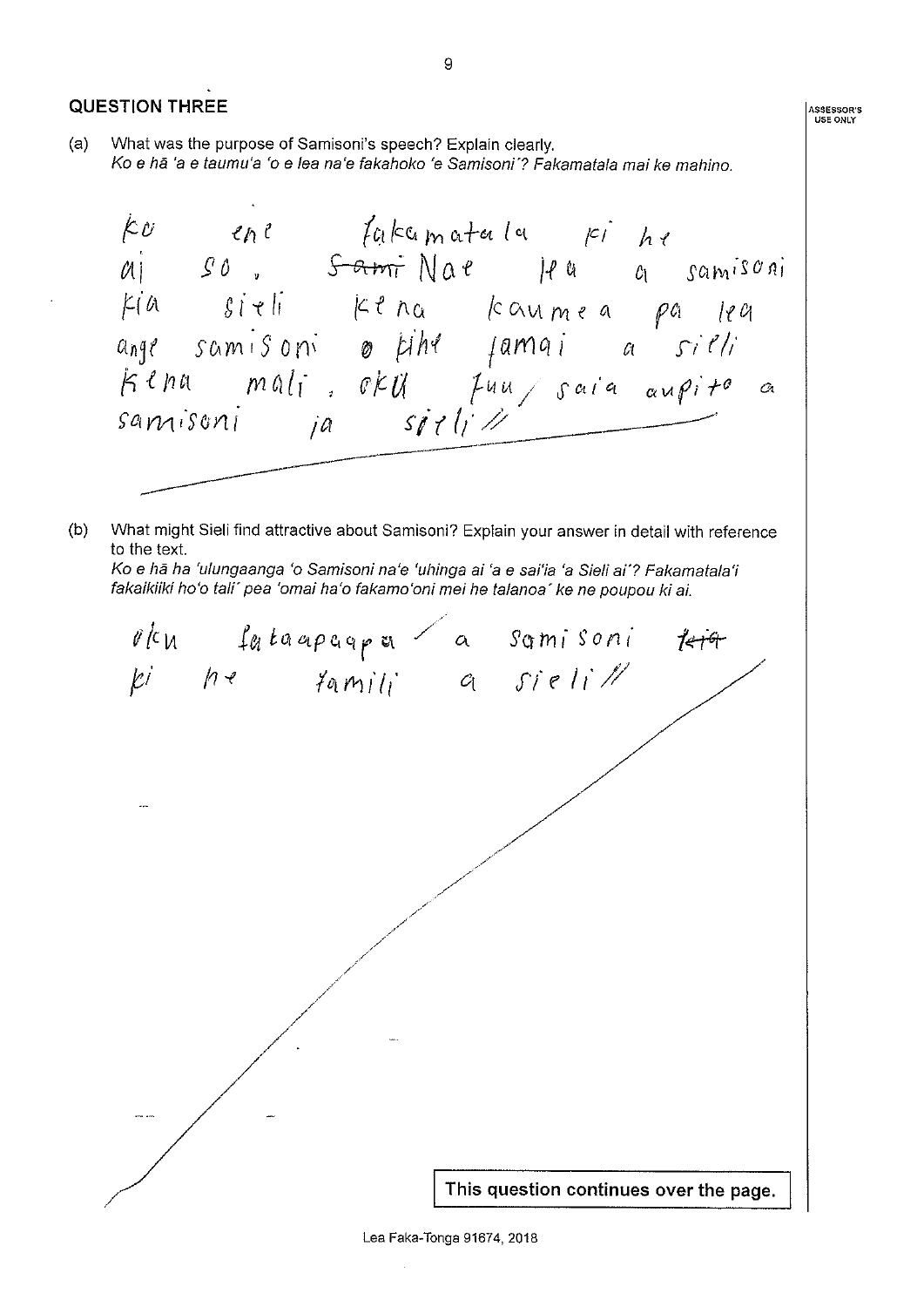What can be learnt about relationships from this story? Explain and support your answer with  $(c)$ ASSESSOR'S evidence from the text. Ko e hā ha akonaki na'a' ke ma'u mei he talanoa' ni 'o felāve'i mo e faikaume'a'? Fakamatala'i pea 'omi ha fakamo'oni mei he talanoa' ke ne poupou ho'o tali'. oku masiva a samisoni ka hrango<br>ia oku temulia samisoni mo sieli.//